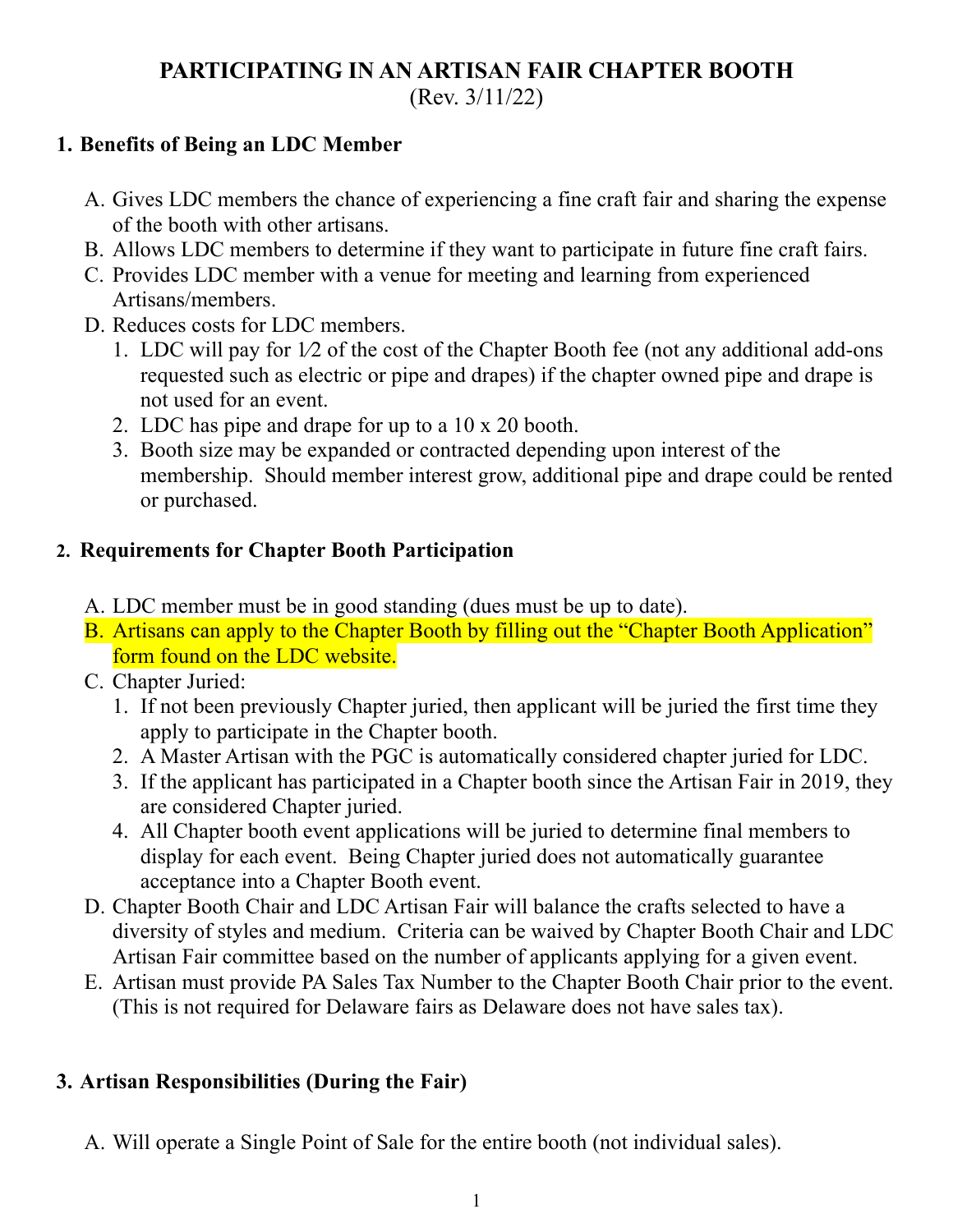- B. Will organize a display of their wares unique to their craft within their designated area of the Chapter Booth.
- C. Will be present at event.
- D. Will help set up and clean up the booth.
- E. Will assist at the event as needed when not needed in the Chapter Booth. This would include activities such as booth sitting for other booths or working the entrance.
- F. Will restock their craft items when needed.
- G. Will assist in operating the sales desk (taking sales using the agreed upon electronic app or software to process credit card payments, wrapping, packing sales, etc.).
- H. Will work the sales floor or help customers, if needed.

## **4. Rules of Engagement (During the Fair)**

- A. Discounted sales can only be done by the artisan who created the item and they must be present to handle that discount. They must cash out the sale and note the discount in the comment section of the sales log.
- B. Artisans must have business cards available in their section (and also for the cash out area).
- C. There should be no specialized signage in artisan's section. For example, no sale signs or "2 for" sales.
- D. Artisan pricing should include tax (and credit card fee, if desired) and final price should be rounded to the nearest dollar. All items must be priced for final purchase price.
- E. Taxes should be included in the selling price of all items.
- F. No empty or supply containers should be stored under the tables. (These should be taken back to cars and brought back at tear down time on Sunday).
- G. A limited number of extra inventory boxes can be stored under the tables, but they must be clearly labeled with the artisan's name. If items cannot fit in a box, a label should be affixed to the merchandise clearly indicating the artisan's name.
- H. A copy of all inventory (on display and in storage boxes) must be listed on the artisan's inventory list. The inventory number should be the artisan's initials followed by the item number. Inventory numbers must be listed in numerical order (Example: 1, 2, 3, and so on). Each item must be listed on its own line on the sheet. (If you have 5 of item # 100, list it on 5 separate lines. You can repeat the item number but make sure to list each item on a separate line. Examples below:

| Item | Description | Price |
|------|-------------|-------|
| 100  | 6" Bowl     | \$50  |
| 100  | 6" Bowl     | \$50  |
| 200  | 8" Bowl     | \$60  |
| 202  | $10$ " Bowl | \$80  |

One copy is to be emailed to by and 1 copy is to be kept by the artisan.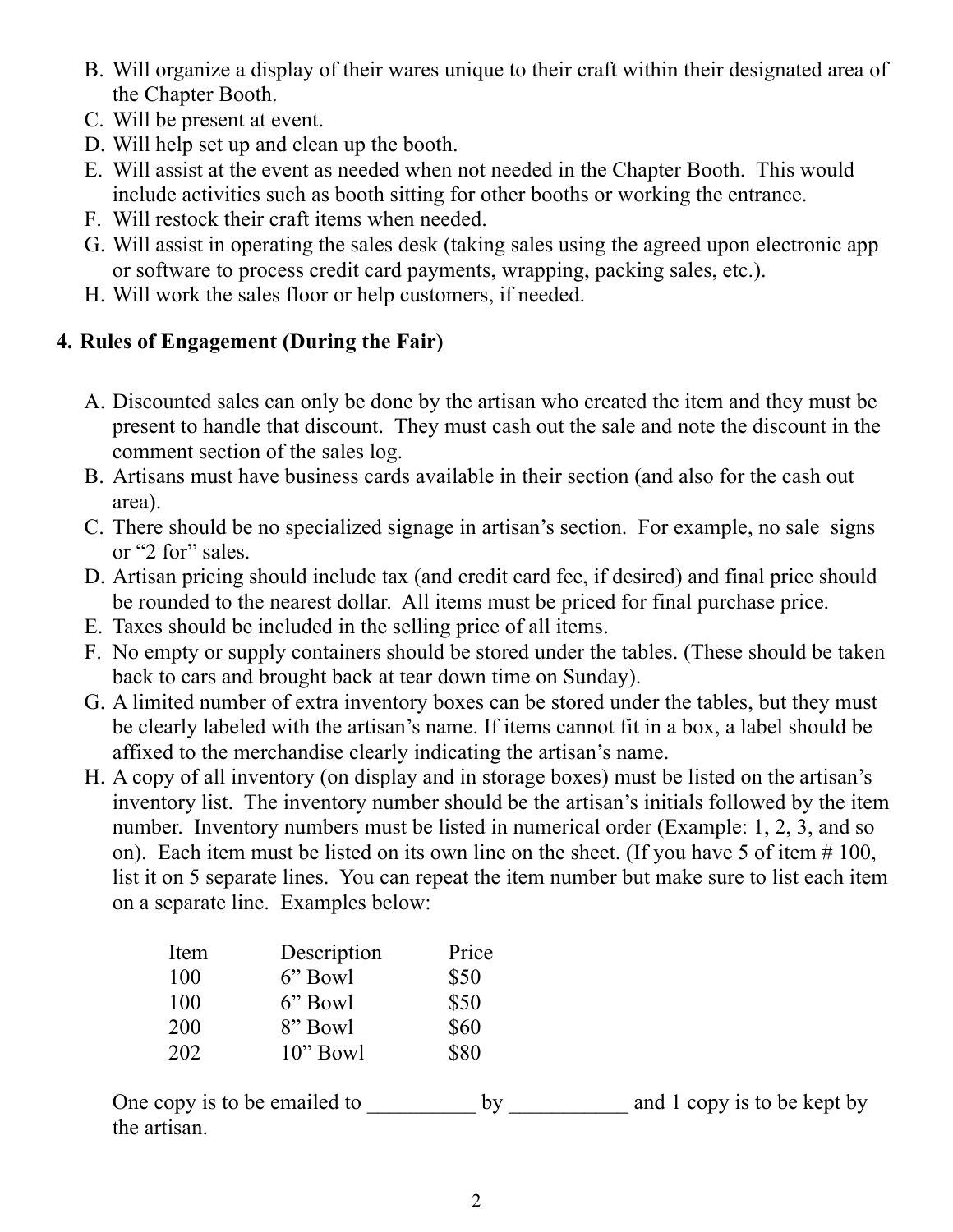I. At the end of the fair, it is the artisan's responsibility to rectify their inventory. Since no copier will be available, artisan can take a photo (with their phone) of the sheet that is at the cash out table so they can balance out.

### **5. Customer Sales & Payments**

- A. Sales must be entered on the artisan's inventory sheet (and also in the Sales Receipt book as described below).
	- 1. A binder with each artisan's inventory sheet will be available at the cash out table.
- B. Credit Card Payments
	- 1. If customer pays with a credit card, you can email the customer's receipt, but you must also write a hard copy receipt listing artist's name, each item, and its inventory number (1 copy goes to the customer and 2 copies stay in the Sales Receipt book).
	- 2. Sales Receipt book will be available at the cash out table.
- C. Cash Payments
	- 1. If customer pays with cash, you must write a hard copy receipt listing artist's name and the inventory number.
	- 2. A copy goes to the customer and 2 copies stay in the Sales Receipt book. Sales Receipt book will be available at the cash out table.
- D. Check Payments
	- 1. Make payable to "Lancaster Designer Craftsmen".
	- 2. Write the customer's phone number with area code and their driver's license # and State (i.e. "PA") on the check.
	- 3. You must write a hard copy receipt listing artisan's name and the inventory number
	- 4. A copy goes to the customer and 2 copies stay in the Sales Receipt book.
	- 5. Sales Receipt book will be available at the cash out table. If customer purchases items from multiple artisans in the booth, they can pay with 1 transaction as described above (since we will be able to reconcile using the Sales Receipt book and artisan's inventory list).

### **6. Payments to Artisans**

- A. All sales will go into one account and will be reconciled after the fair.
- B. A check will be issued within 2 weeks after the fair.
- C. The transaction fee on the credit card sales will be subtracted from the total. Each artisan will be responsible for reporting their taxes.

## **7. Chapter Booth Chair**